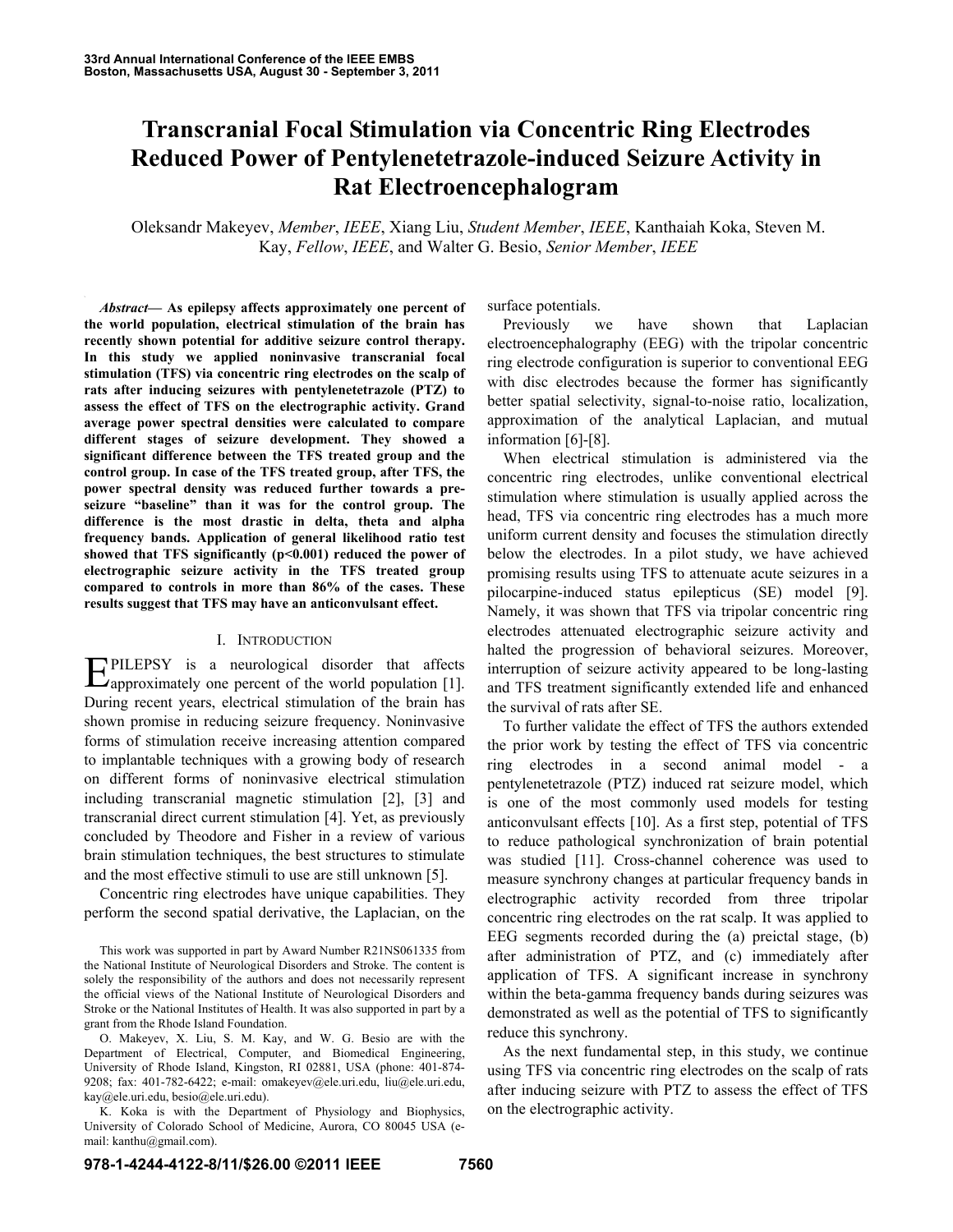#### II. METHODS

Our animal protocol was approved by the IACUC. Approximately 24 h before the induction of seizures, an adult male 220~320 g Sprague-Dawley rat was given a combination of 80 mg/kg of ketamine and 12 mg/kg xylazine (i.p.) for anesthesia. The rat scalp was shaved and prepared with NuPrep abrasive gel (D. O. Weaver & Co., Aurora, CO, USA.). Three custom-designed tripolar concentric ring electrodes [6] were applied to the rat scalp using conductive paste (0.5 mm Ten20, Grass Technologies, RI, USA.) and adhered with Teets dental acrylic (Pearson Lab Supply, Sylmar, CA, USA.). A schematic of the experimental setup is shown in Fig. 1.



Fig. 1. Schematic representation of the experimental setup. The TFS was applied between the outer ring and the middle disc of electrode (1). Electrodes (1), (2), and (3) were used for recording. Electrode (r) was the reference. A personal computer was used to control the system and store the data.

One tripolar concentric ring electrode  $(1)$  (diameter = 1.0) cm with the width of each ring being 0.9 mm), used to record from and stimulate primarily the cerebral cortex, was centered on the top of the head. The front edge of the electrode was placed as close to the bregma as possible. Two other recording electrodes  $(2, 3)$  (diameter = 6 mm, ring width 0.4 mm) were placed bilaterally behind the eyes, but in front of the ears closer to the subcortical structures such as the hippocampus, thalamus, and midbrain than electrode (1) (A 2.0 mm, L 9.0 mm relative to the central electrode). A reference electrode (r) was attached on the top of the neck behind the ears. The electrodes were made of gold-plated copper. Rats were returned to their cages and allowed food and water ad libitum for approximately 24 hours until the experimental procedure began.

On the following afternoon the rats were placed in a transparent plastic cage and the electrodes via a commutator and cables (Plastics One, Roanoke, VA,) were connected to a manual multiplexer. The multiplexer was first set to connect the electrodes to a Prep-Check Plus EIM-107 (General Devices, Ridgefield, N.J.) to measure skin-toelectrode impedance. If the impedance for the outer ring and middle disc of the 1.0 cm dia. electrode (1) on Fig. 1 was less than 10 K $\Omega$  the rat was given TFS (n = 6). If the outer ring or center disc skin-to-electrode impedance for electrode (1) to the reference electrode (r) was greater than 10 K $\Omega$ , but less than 25 KΩ, the rat did not receive TFS and was put into the control group  $(n = 5)$ . Lower impedances for TFS treated group ensured effectiveness of TFS. The EEG and the video recordings were then started. After five minutes of baseline EEG recording the PTZ was administered (55 mg/kg, i.p.). To determine when to administer the TFS, the rat behavioral activity was closely monitored and scored for seizure-related phenomena according to a scheme adapted from Mirski *et al.* [12]. The TFS (300 Hz, 50 mA, 200 µs, biphasic square pulses for 2 minutes) was administered immediately after the first myoclonic jerk was observed, which corresponded to a seizure activity level of  $R = 3$ .

The EEG signals were preamplified (gain 100 and 0.3 Hz high pass filter) with a custom built preamplifier and then amplified using a Grass Model NRS2 Neurological Research System with Model 15A54 AC amplifiers (Grass Technologies, West Warwick, RI, USA) with a gain of 1000 and band pass of 1.0–100 Hz with the 60 Hz notch filter active, and digitized (16 bits, 256 S/s). Two differential signals from each electrode were combined with an algorithm to give Laplacian derivation of the signal as reported previously by Besio [6]. For each rat data recorded from one electrode was selected for further analysis based on the signal-to-noise ratio, skin-to-electrode impedance and visual inspection for presence of artifacts. All the signal processing was performed using Matlab (Mathworks, Natick, MA, USA).

Grand average PSD estimates were calculated to compare different stages of seizure development. Three thirty-second long segments were processed for each rat. These segments were selected in the same way for control and TFS treated groups. In both groups the "Baseline" segment was selected during the time period when the rats were relatively still for at least 30 seconds resulting in artifact free baseline EEG. The "Pre-TFS" and "Post-TFS" segments were selected starting 30 s before and 2.5 min after the first  $R = 3$ myoclonic jerk, respectively. Shifts of up to 10 s were allowed to obtain the most artifact-free segments possible. Pre-TFS segments were selected in such a way to contain the electrographic activity that preceded the first  $R = 3$ myoclonic jerk that was detected as the cue to turn the TFS on for the TFS treated group. Post-TFS segments were selected in such a way to let the amplifiers recover from the application of 2 min long TFS for the TFS treated group and to start as soon after the amplifiers recover as possible before the rats started roaming and eating causing movement artifacts. For the control group the Post-TFS segment was emulating the time after the application of TFS would have been stopped for a TFS treated rat. We used Welch's method to calculate PSD estimates since it allows reducing noise in the estimated power spectra compared to standard periodogram approach [13]. First, for each rat the Laplacian segment's means were subtracted and filtered 1.0–30 Hz. Next, Welch's method was used to calculate the PSD estimates for each segment with the following parameters: the window size and the number of points for Fast Fourier Transform equal to 512, 50% window overlap, Hamming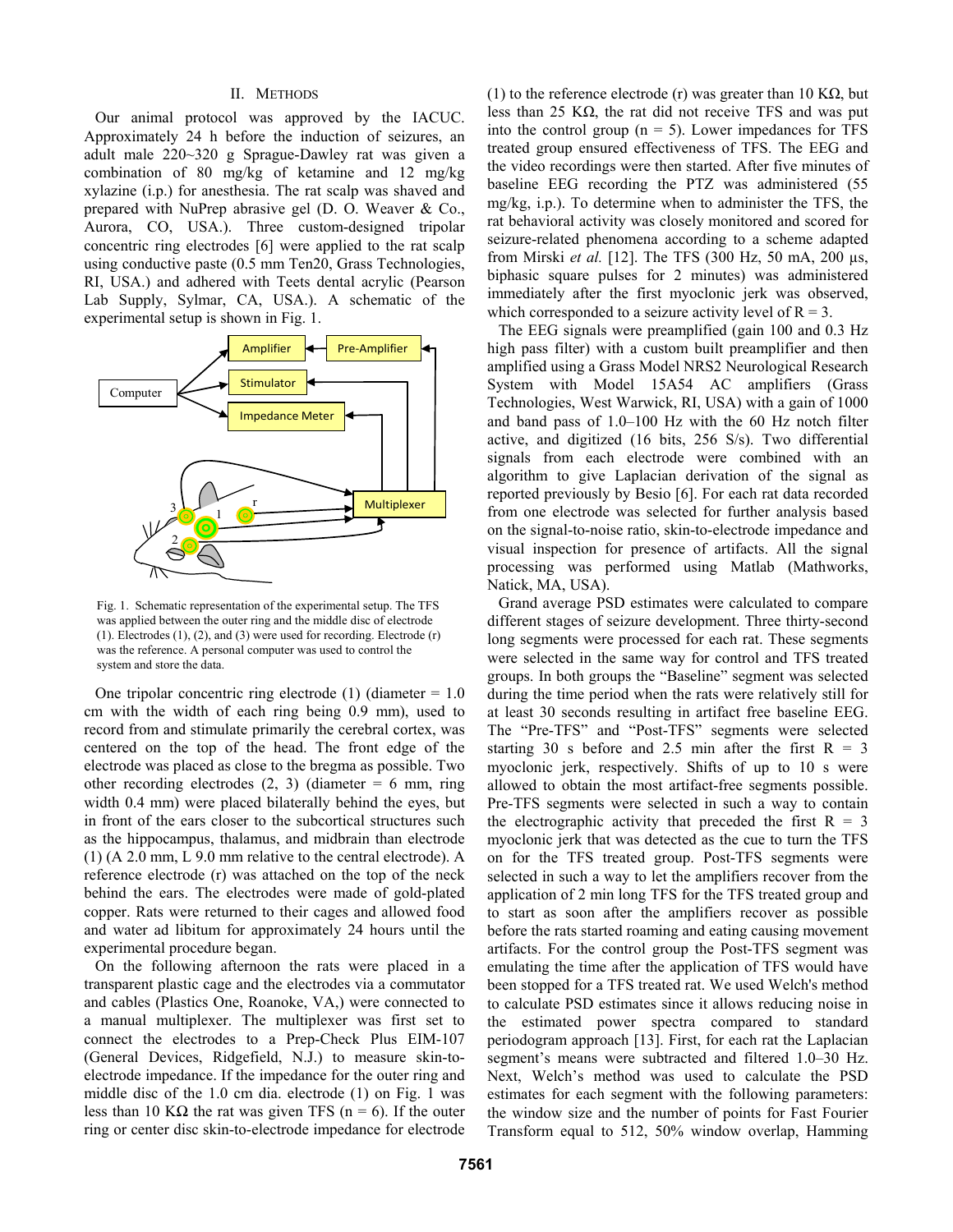window function. Finally, for Baseline, Pre-TFS and Post-TFS segments PSD estimates were averaged together to produce grand average estimates for all control and all TFS treated rats respectively.

General likelihood ratio test (GLRT) was used to compare the average power of electrographic seizure activity in TFS treated and control groups [14]. Four minute long segments of data were processed for each rat. These segments were selected in the same way for both control and TFS treated groups: the beginning of the segment was 3 minutes after the first  $R = 3$  myoclonic jerk. In this way we account for the duration of TFS and recovery of the amplifiers in case of TFS treated group. Since the number of samples in segments being compared has to be equal for GLRT, duration of all the segments was selected to be equal to the minimal duration from the beginning of the segment to the end of the recording for all the rats. Each extracted segment was band pass filtered, 1.0–30 Hz, and demeaned. Due to the mean subtraction the power of the segments was equal to their sample variance and assuming segments to be white Gaussian noise with unknown variance the test hypotheses were defined in the following way: under the null hypothesis variances of two segments corresponding to control and TFS treated rats respectively were equal meaning that TFS was not effective. The alternative being the variance for the segment corresponding to the TFS treated rat is less than the variance for the control rat. In the test statistic variance was replaced by its maximum likelihood estimate.

## III. RESULTS

Grand average PSD estimates for control and TFS treated groups are presented in Fig. 2 and Fig. 3 respectively. It can be seen from the figures that while administration of PTZ caused increases in power of EEG for both groups (comparison of Baseline and Pre-TFS traces) which is expected since PTZ induces high-frequency electrographic spiking activity, there is a significant difference between the TFS treated group and the control group. For the TFS treated group, after TFS, the power spectral density was reduced further towards a pre-seizure "baseline" than it was for the control group. The difference can be seen mostly in



Fig. 2. Grand average PSD estimates for the control group. rats).



Fig. 3. Grand average PSD estimates for the TFS treated group.

delta (1 - 4.5 Hz), theta (5 – 8.5 Hz), and alpha (9 – 13.5 Hz) frequency bands (comparison of Pre-TFS and Post-TFS traces).

The signal power calculated on per second basis for segments corresponding to control and TFS treated groups are presented in Fig. 4 and Fig. 5 respectively. GLRT was applied to pairs of segment sample variances corresponding to control and TFS treated groups and the results were averaged for all the pairs. The results suggest that TFS significantly ( $p<0.001$ ) reduced the power of electrographic seizure activity in the TFS treated group compared to controls in 86.67% of the cases. It can be seen from the six traces in Fig. 5 from the TFS treated rats that (*F*) has significantly higher signal power compared to the rest of the group. Examination of the video recording for this rat revealed that TFS was started too early, approximately 30 s before the actual first  $R = 3$  myoclonic jerk. Since it is clear not to what extent premature initiation of TFS may have influenced its anticonvulsant effect we didn't exclude rat *F* from the dataset. However, recalculating the GLRT without this rat raises the percentage of cases where TFS has significantly  $(p<0.001)$  reduced the power of electrographic seizure activity in the TFS treated group compared to controls to 96%.



Fig. 4. Signal power calculated on per second basis for data segments corresponding to control group ( $n = 5$ ; letters  $A$ - $E$  denote individual